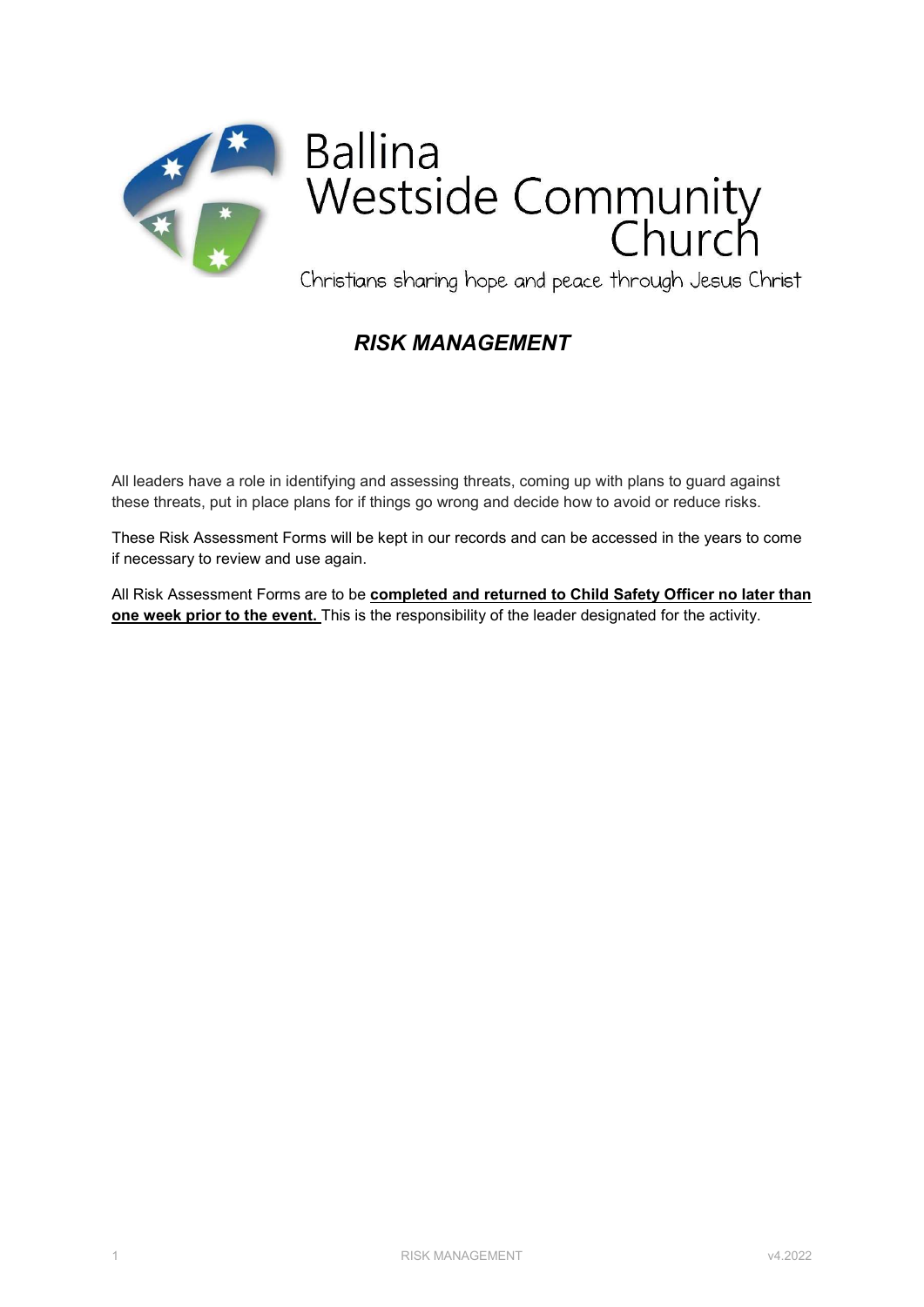#### Why have a risk management strategy or plan?

Everyone working in child-related employment can pose some risk for children. All these risks are best identified and managed through the development of an effective risk management strategy or plan.

Developing a risk management plan doesn't have to be hard or complicated, but risk management only becomes truly successful when a risk management perspective permeates the culture of an organisation so that it is an everyday part of organisational life.

#### Developing a risk management strategy or plan

When developing a risk management strategy or plan, churches should consider the formal processes outlined in the national standard for risk management, the Risk Management Strategy - AS/NZS ISO 3100 (2009).

But while the formal processes of risk management are very important, successful risk management can be dependent on informal processes as well. What happens at the informal level by every worker in their everyday activities can be just as valuable as the formal processes.

#### Identifying your risks

Risk management can be said to be about knowing what can go wrong and how to avoid it. Here are a few important things to consider:

- 1. What could possibly happen? Think about anything that could possibly go wrong. This could include things like people hurting themselves, a fire, lack of supervision, negative media coverage of an event.
- 2. How likely is it to happen? For each risk that you've identified think about how likely it is for it to happen. Consider everything, from the farfetched to the common, the everyday to the rare.
- 3. How serious would the harm be? If it did happen, how serious could the harm be? Consider the consequence for your church, children, staff, volunteers etc. if harm did occur?
- 4. Have a plan of action for each risk identified. What would you do in response if the identified risk happened? When the harm is serious, and the problem could arise often, you have a risk that needs immediate attention.

#### Risk management process

AS/NZS ISO 3100 is based on a continuous improvement process. It includes a number of steps that any community organisation or business enterprise can adopt. Here is an adaptation of these steps:

- 1. Establish the context. Why are you doing this? What external and/or internal factors/requirements are making you develop a risk management strategy/plan? What are the parameters in which you are doing it?
- 2. How will you do it? What processes are you going to use to develop the strategy/plan? Who is going to be involved, and how? Is there a timeframe for completing it in? What will you do with the strategy/plan when it is finished?
- 3. Communicate and consult. Let people know what you are doing and work together in identifying the risks and how they can be managed. Do this with your internal and external stakeholders in developing your strategy/plan as a whole, and then, as appropriate, at each stage of the risk management process.
- 4. **Identify risks.** What are the where, when, why and how events that precipitate risks? Identify not just Occupational Health and Safety issues but also risks to do with child abuse and unintentional harm.
- 5. Analyse risks. Determine what the likelihood and consequences are of each identified risk and assign a level to the risk, e.g. high if highly likely and the consequence is severe. Use a matrix to do this to plot the rating for each risk.